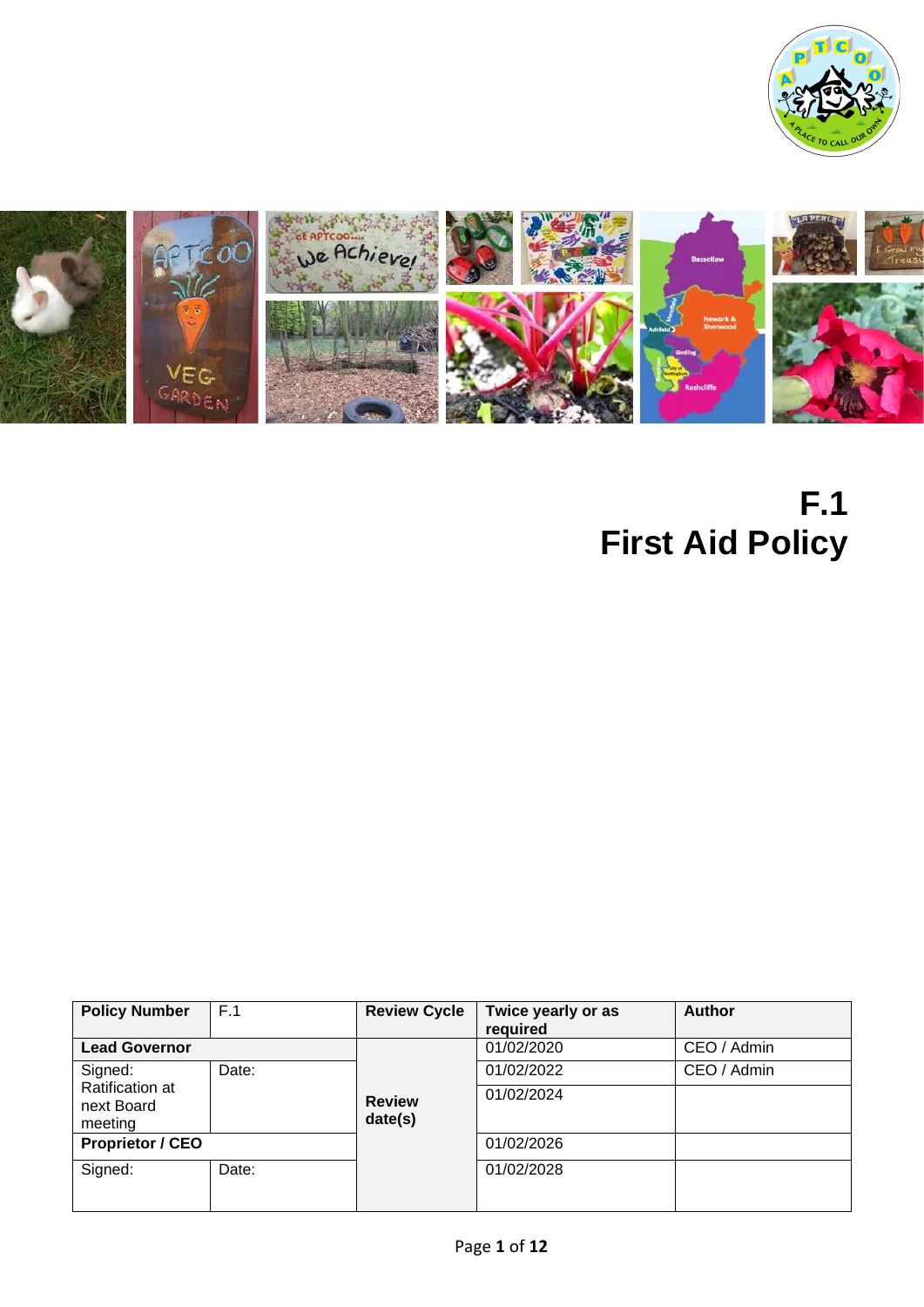# **Key points**

All staff are expected to use their best endeavours in the event of a first aid emergency.

All staff must know:

- 1. How to call the emergency services dial 999 and ask for an ambulance. If there is any doubt that an ambulance is required, call an ambulance straight away.
- 2. The location of first aid boxes is in the Kitchen, Art Room, and Staff Office.
- 3. All staff are trained in Paediatric First Aid training and is refreshed every three years.
- 4. The Health & Safety Administrative person is responsible for ensuring the First Aid box is well equipped. Any member of staff may call an ambulance or other professional medical help if appropriate.

**Mandatory First Aid** - the Educare online training module is undertaken by all staff. First Aiders are responsible for giving immediate help to casualties with common injuries or illnesses and those arising from specific hazards at APTCOO.

**Accident statistics and near misses** - are monitored by central administration and a report is tabled at all Trustees meetings and trends are reviewed to establish the type of injury, personnel cohort, and trends over periods of time.

**Reporting accidents and record keeping** - all members of APTCOO should report any accident or incident, however minor, as soon as possible after it has occurred. When an injured person is unable to complete their own details of the accident, then another member of staff may do it on their behalf.

A complete Accident Report book should be kept of any accident.

#### **Reports must contain:**

- 1. The date, time, and place of the event.
- 2. Details of those involved.
- 3. A brief description of the accident/illness and any first aid treatment given.
- 4. Details of what happened to the casualty immediately afterwards for example went to hospital, went home, resumed normal activities, returned to session.

The Senior Manager on duty should be informed about any incident if it is at all serious or particularly sensitive. For example, when a child or young person has had to go to hospital or if one child or young person has caused deliberate damage to another or where negligence might be suggested. Parents/carers must be informed when any learner is injured or requires hospital treatment as the result of an accident. Where an employee is taken to hospital, is unable to work or subsequently becomes absent from work, their line manager/and senior managers must report all serious accidents to the HSE as required by RIDDOR.

If people are seriously injured call 999 immediately; contact the Appointed Person and First Aider.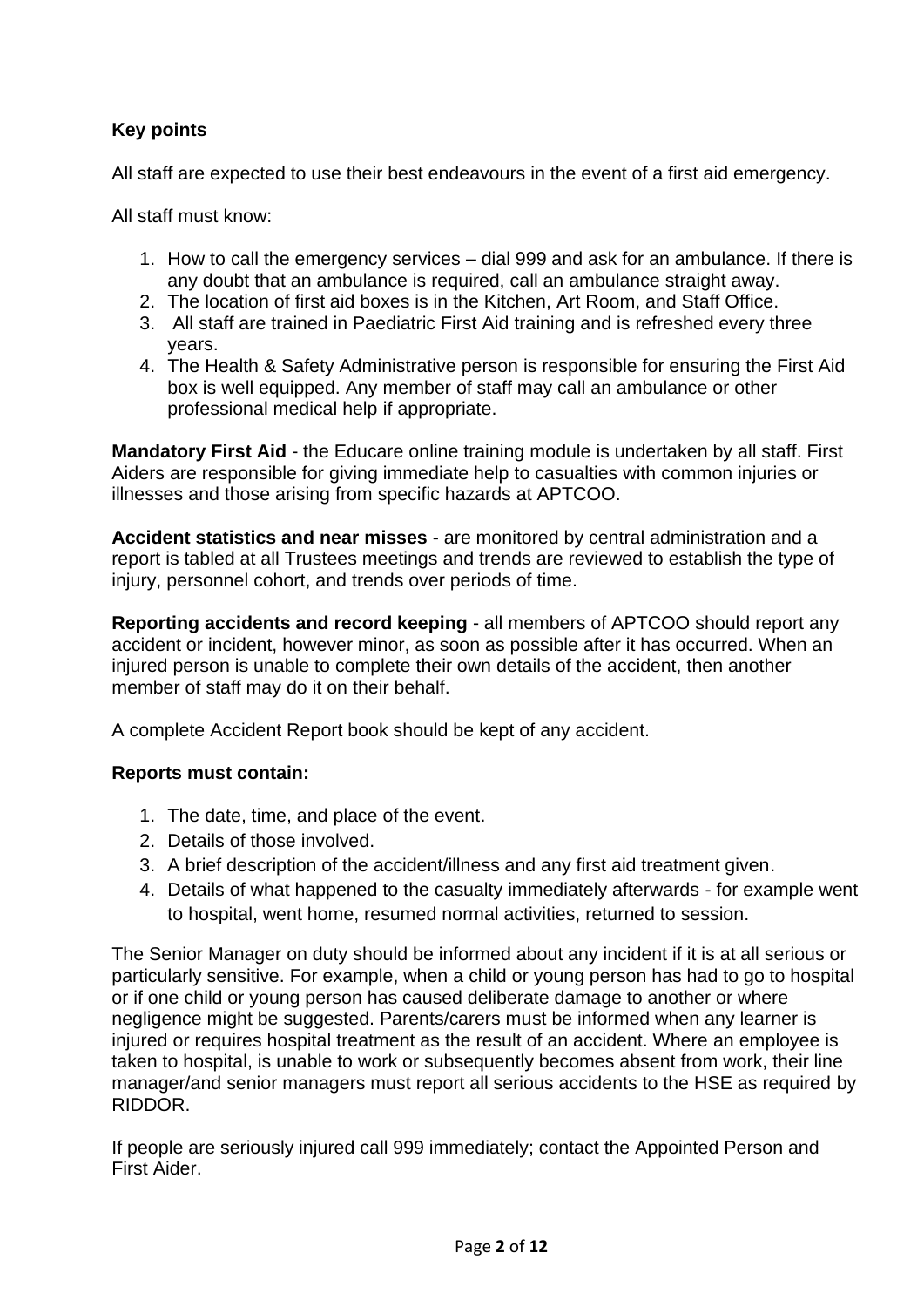Make sure you and the injured person are not in danger. Assess the injured person carefully and act on your findings using the basic first aid steps below.

- Keep an eye on the injured person's condition until the emergency services arrive.
- If the person is unconscious with no obvious sign of life, call 999 and ask for an ambulance. If you or any bystander has the necessary skills, give them mouth-tomouth resuscitation while you wait for the emergency services.
- Control severe bleeding by applying firm pressure to the wound using a clean, dry dressing and raise it above the level of the heart. Lay the person down, reassure them, keep them warm and loosen tight clothing.
- For all burns, cool with water for at least 10 minutes. Do not apply dry dressings, keep the patient warm and call an ambulance.
- Try to avoid as much movement as possible.

#### Contents of first aid boxes on site

General first aid guidance leaflet

10 individually wrapped sterile adhesive dressings/plasters (assorted size)

- 2 sterile eye pads
- 4 individually wrapped triangular bandages (preferably sterile)
- 6 safety pins

3 medium sized (approx. 12x12cm) individually wrapped sterile non-medicated wound dressings and 2 large ones (18x18cm)

1 pair of disposable gloves

Please note that, for instance, eyewash will be necessary in identified areas such as labs or workshops.

Please do not include known allergenic materials, i.e. Elastoplast or any creams or otherwise.

Prescription medication such as inhalers must not be kept in first aid boxes. Any prescribed medication and health issues should be reported to the college during the induction process.

# **Anaphylaxis**

#### **What is Anaphylaxis?**

Anaphylaxis is an acute allergic reaction requiring urgent medical attention. It can be triggered by a variety of allergies, the most common of which are contained in food (e.g. dairy products, nuts, peanuts, shellfish), certain drugs and the venom of stinging insects (e.g. bees, wasps, hornets). In its most severe form, the condition can be life-threatening. Symptoms of anaphylaxis usually occur after exposure to the causative agent and may include itching, swelling of the throat and tongue, difficulty in swallowing, rashes appearing anywhere on the body, abdominal cramps and nausea, increased heart rate, difficulty in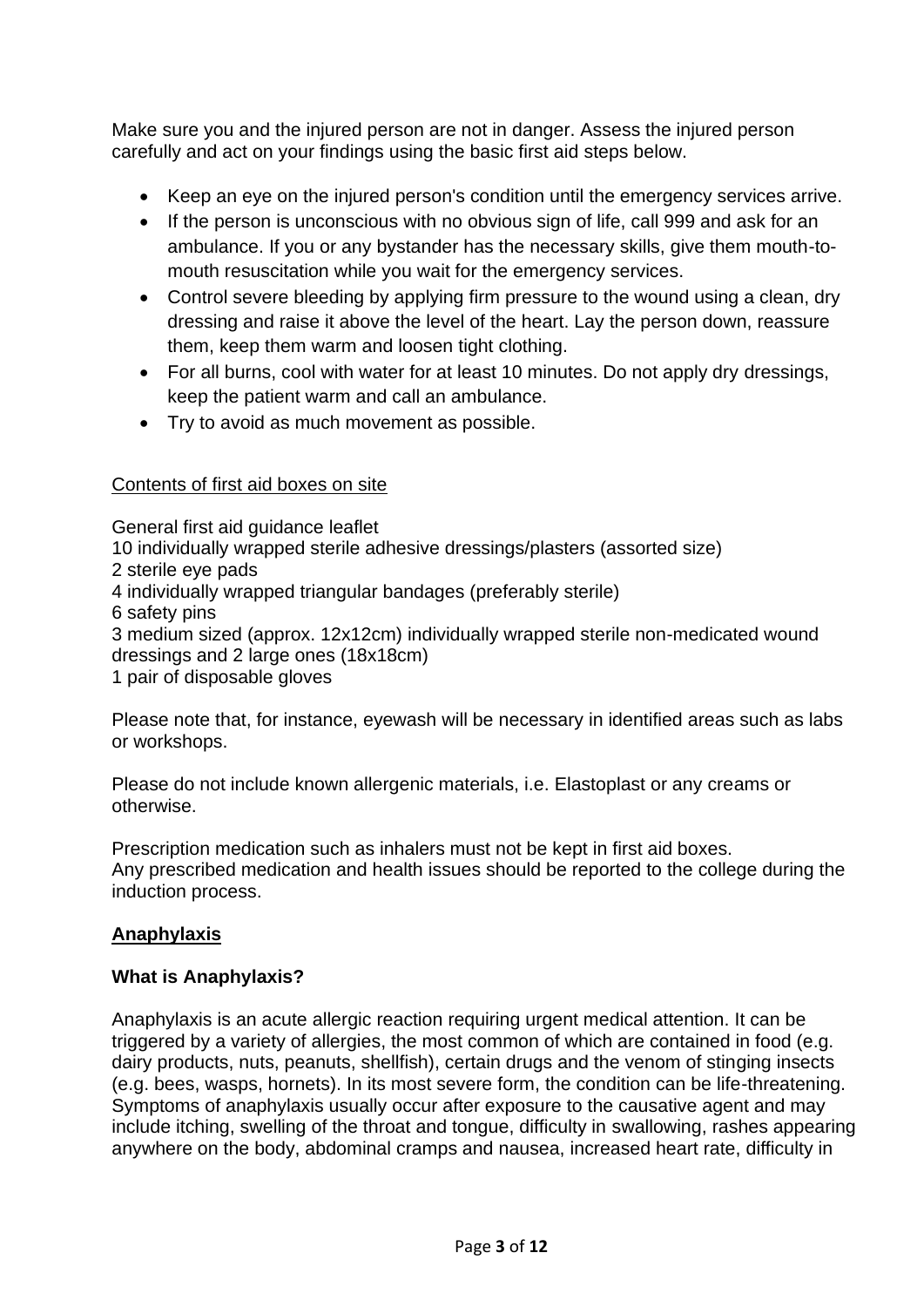breathing, collapse, and unconsciousness. No student would necessarily experience all these symptoms at the same time.

#### **Medication and control of Anaphylaxis**

It is important that key staff in APTCOO are aware of children's/ young people's condition and of where the children or young person's medication is kept, if it is likely to be needed urgently. The health care plan should indicate whether in some circumstances the student should be allowed to carry medication on his/her person around APTCOO, dependent on the outcome of risk assessment to determine this.

Following discussion with the children or young person and/or parents/carers, individual decisions should be made as to whether to provide basic information on the student's condition to his/her peer group so that they are aware of their peer's needs and of the requirement for urgent action should an allergic reaction occur. Fellow children or young people should also be advised not to share food or drink with a student who is likely to experience an anaphylactic reaction.

#### **Managing learners/children with Anaphylaxis**

Staff should be aware of those children and young people under their supervision who have a severe allergy resulting in anaphylaxis. This information is held on the front sheet of a learner's/child's file.

Staff should ensure that all children and young people who have an **EpiPen** prescribed to them, have their medication on them at all times.

Staff should ensure that they have some knowledge of what to do if a child or young person has an anaphylactic reaction. Staff should ensure that all children and young people who are going on away trips carry their medication with them, if the Risk Assessment deems this to be necessary. Staff members trained in the administration of medication must be identified. Staff must give consideration to the safe storage of medication. Staff supervising the trip must be aware of the children and young people's condition and of any relevant emergency procedures.

#### **What are the main symptoms?**

- Itching or presence of a rash
- Swelling of the throat
- Difficulty in swallowing
- Difficulty in breathing
- Increased heart rate
- Unconsciousness

#### **What to do if a child or young person has an Anaphylactic reaction**

Ensure that a paramedic ambulance has been called. Stay calm and reassure the student. Encourage the student to administer their own medication as taught.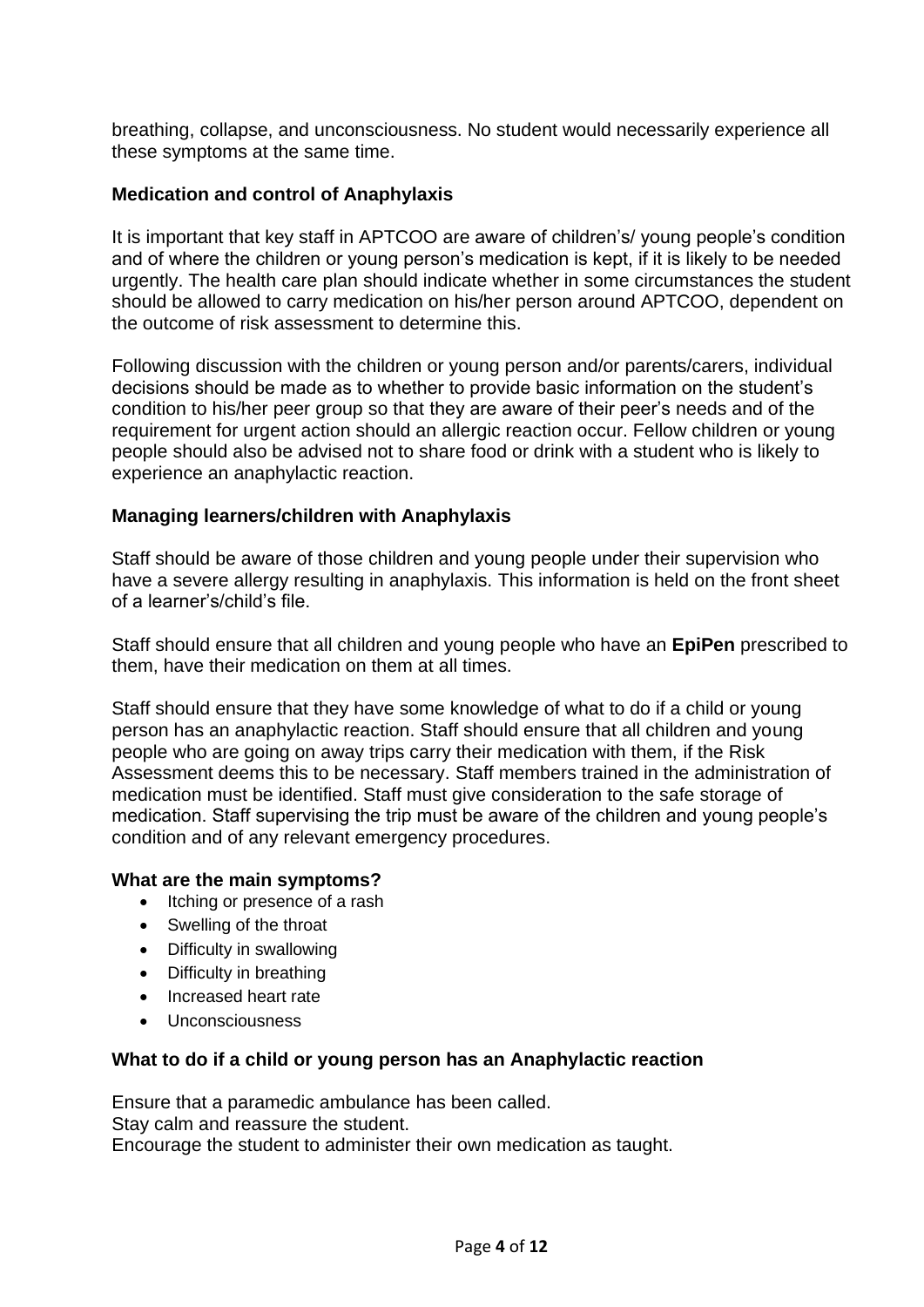#### **Asthma**

#### **What is Asthma?**

Children and young people with asthma have airways which narrow as a reaction to various triggers. The triggers vary between individuals but common ones include viral infections, cold air, grass pollen, animal fur, house dust mites and passive smoking. Exercise and stress can also precipitate asthma attacks in susceptible cases. The narrowing or obstruction of the airways causes difficulty in breathing and can be alleviated with treatment.

Asthma attacks are characterised by coughing, wheeziness, an inability to speak properly, and difficulty in breathing, especially breathing out. The children or young person may become distressed and anxious and in very severe attacks the children or young person's skin and lips may turn blue.

#### **Medication and control of Asthma**

Medication to treat the symptoms of asthma usually comes in the form of inhalers which in most cases are colour coded. Instructions will be given on the medication as to which colour coding is relevant to inhaler use in different circumstances.

Most children or young person with asthma will take charge of and use their inhaler from an early age and it is good practice to allow them to carry their inhalers with them at all times, particularly during physical activity. If a child or young person is too young or has learning difficulties/disabilities to take responsibility for the inhaler, staff should ensure that the inhaler is kept in a safe but readily accessible place and is clearly marked with the child's name. Children or young person with asthma must have immediate access to their inhalers when they need them.

It would be helpful for parents/carers to provide APTCOO with a spare inhaler for use in case the original inhaler is left at home or runs out. Spare inhalers must be clearly labelled with the children's or young person's name and stored in a locked cabinet in accordance with the APTCOO's Health and Safety Policy. It is the parent's/carer's responsibility to ensure that any medication retained at APTCOO is within its expiry date.

Where children or young people are unable to use an inhaler by themselves or where a child requires additional medication, e.g., a nebuliser, a Health Care Plan must be completed. For children or young people whose asthma is controlled by an inhaler, an information card giving the basic details should be completed and kept with the child or young person's file.

Note that it is difficult to "overdose" on the use of an inhaler. If a child or young person tries out another child or young person's inhaler there are unlikely to be serious side effects, although clearly children should never take medication which has not been prescribed for their own personal use. Following discussion with the child or young person and his/her parents' individual decisions should be made as to whether to provide basic information on the children's condition to his/her peer group so that they are made aware of their session mate's needs.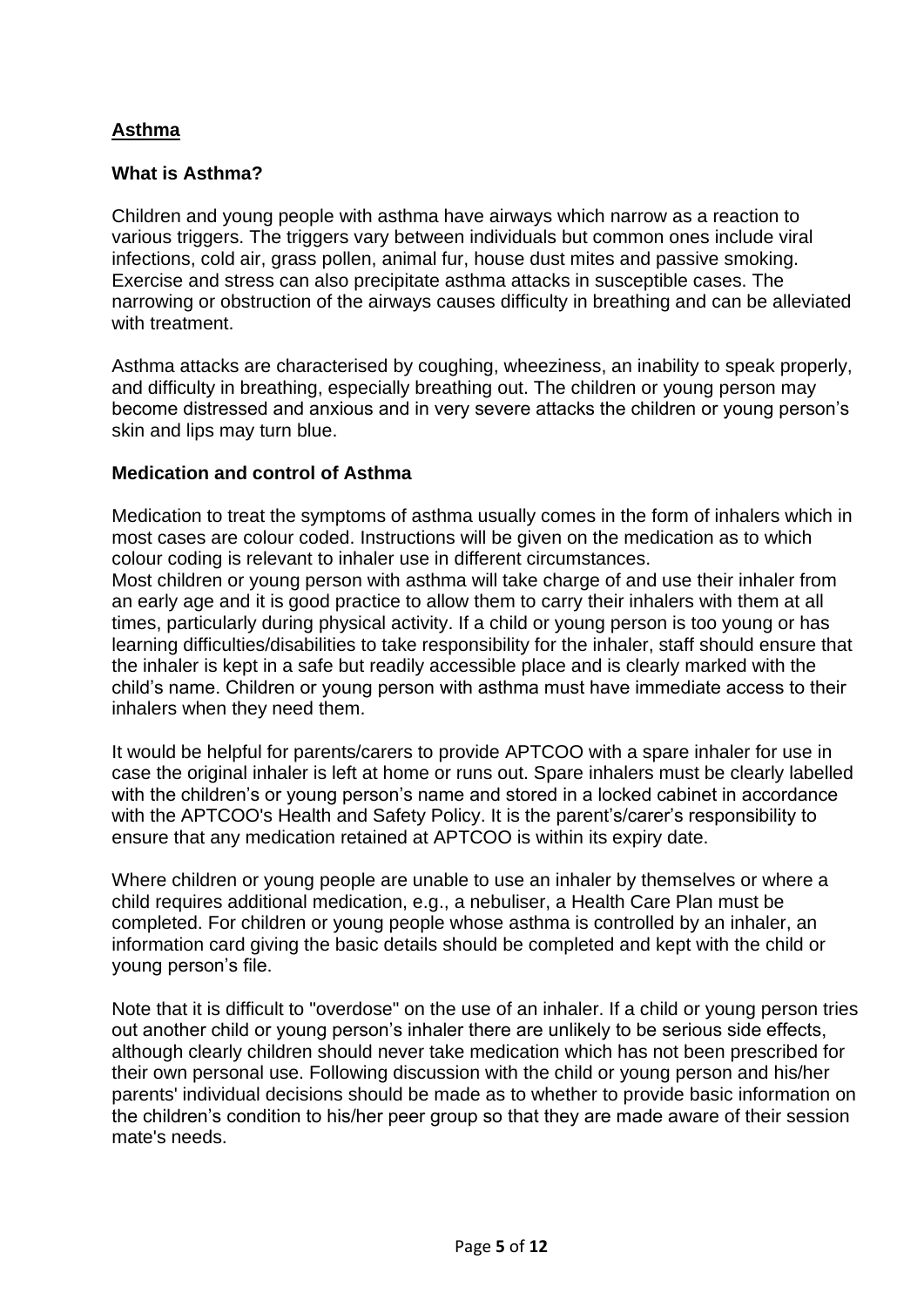#### **Managing students with asthma**

Staff should be aware of those children under their supervision who have asthma. Staff delivering activities that are physical should ensure that all children and young people with asthma have their salbutamol inhaler prior to commencement of a session.

Staff should ensure that they have some knowledge of what to do if a child has an asthma attack.

Staff should ensure that all children going on away trips carry their medication with them.

Staff members trained in administration of medication must be identified. Staff must ensure the safe storage of medication. Staff supervising the trip must be aware of the children's condition and of any relevant emergency procedures.

Physical activity will benefit children with asthma in the same way as other children. They may need to take precautionary measures and use their inhaler before any physical exertion.

As with all children or young people, those with asthma should be encouraged to undertake warm-up exercises before rushing into sudden activity, especially when the weather is cold. However, they should not be forced to take part if they feel unwell.

#### **What are the main symptoms?**

- Coughing
- Wheezing
- Inability to speak properly
- Difficulty in breathing out

#### **What to do if a child or young person has an asthmatic attack**

- Stay calm and reassure the children. Speak calmly and listen to what the child is saying.
- Try not to leave the child alone unless absolutely necessary.
- Make sure that any medicines and /or inhalers are use promptly.
- Help the child to breathe by encouraging the child to breathe slowly and deeply and relax.
- Help the child to sit fairly upright or to lean forward slightly rather than lying flat on his/her back.
- If the child does not respond to medication or his/her condition deteriorates call an ambulance dialling 999.

#### **Diabetes**

#### **What is diabetes?**

Diabetes is a condition in which the amount of glucose (sugar) in the blood is too high due to the body being unable to use it properly. This is because of a faulty glucose transport mechanism due to lack of insulin. Normally, the amount of glucose in the bloodstream is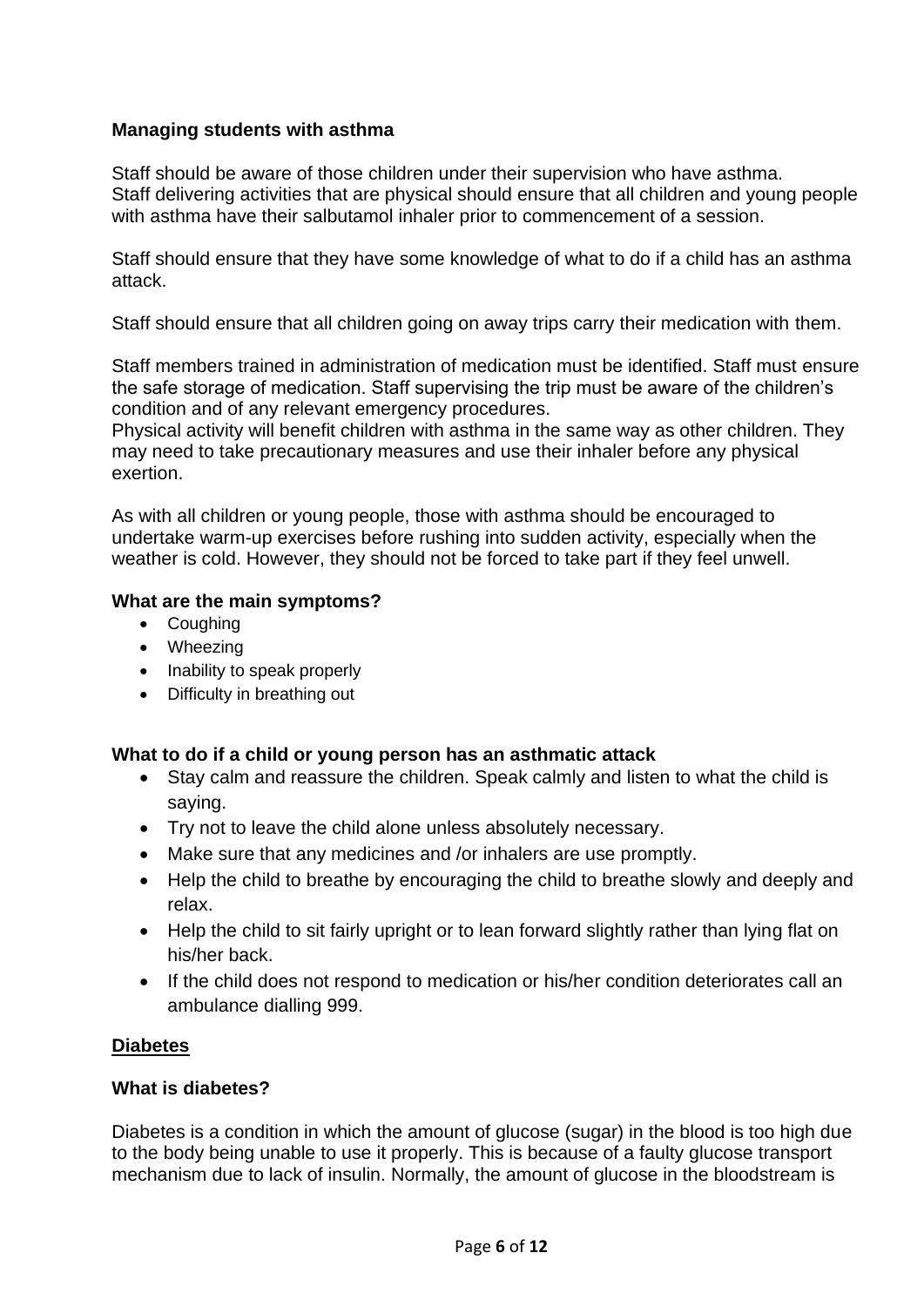carefully controlled by a hormone called insulin. Insulin plays a vital role in regulating the level of blood glucose and, in particular, in stopping the blood glucose level from rising too high.

Children with diabetes have lost the ability to produce insulin and therefore their systems are unable to control their blood glucose levels. If the blood glucose level is too high, a child may show symptoms of thirst, frequent trips to the toilet, weight loss and tiredness. Conversely, if the blood glucose level is too low a student may display symptoms which include hunger, drowsiness, glazed eyes, shaking, disorientation and lack of concentration.

#### **Medication and control of Diabetes**

Diabetes cannot be cured but it can be treated effectively by injections of insulin and by following an appropriate diet. The aim of the treatment is to keep the blood glucose level close to the normal range so that it is neither too high (hyperglycaemia) nor too low (hypoglycaemia). All students with diabetes will require an individual health care plan.

In most cases children will have their insulin injections before and after school but some learners/children may require an injection at lunchtime. If a child needs to inject whilst at school, he/she will know how to undertake the procedure without adult supervision.

However, the child may require privacy in which to administer the injection. Some children may also need to monitor their blood glucose levels on a regular basis and again privacy may be required for this procedure.

An essential part of the treatment of diabetes is an appropriate diet whereby regular meals and good food choices help to keep the blood glucose level near normal. A child with diabetes will have been given guidance on food choices which should be reduced in sugar and fat but high in starch. Most children with diabetes will also need to eat snacks between meals and occasionally during session time. These snacks usually consist of cereal bars, fruit, crisps or biscuits. It is important to allow a student with diabetes to eat snacks without hindrance or fuss and to ensure that the lunchtime meal is taken at a regular time. It is also important that APTCOO should establish with the child and his/her parent/carer where supplies of fast acting sugar can be kept in case of a hypoglycaemic episode.

The issue of close communication between parents and APTCOO is fundamental to the care of learners/children with diabetes, as many aspects of growth and development will have an impact on their diabetes control. It is the parents/carers responsibility to ensure that any medication retained at APTCOO is within its expiry date.

#### **Managing children or young person with diabetes**

- Staff should be aware of those children or young person under their supervision who have diabetes.
- Staff delivering physical activity should ensure that all children with diabetes have a Lucozade bottle with them (and their emergency medication and blood glucose monitoring kit) prior to commencement of a session*.*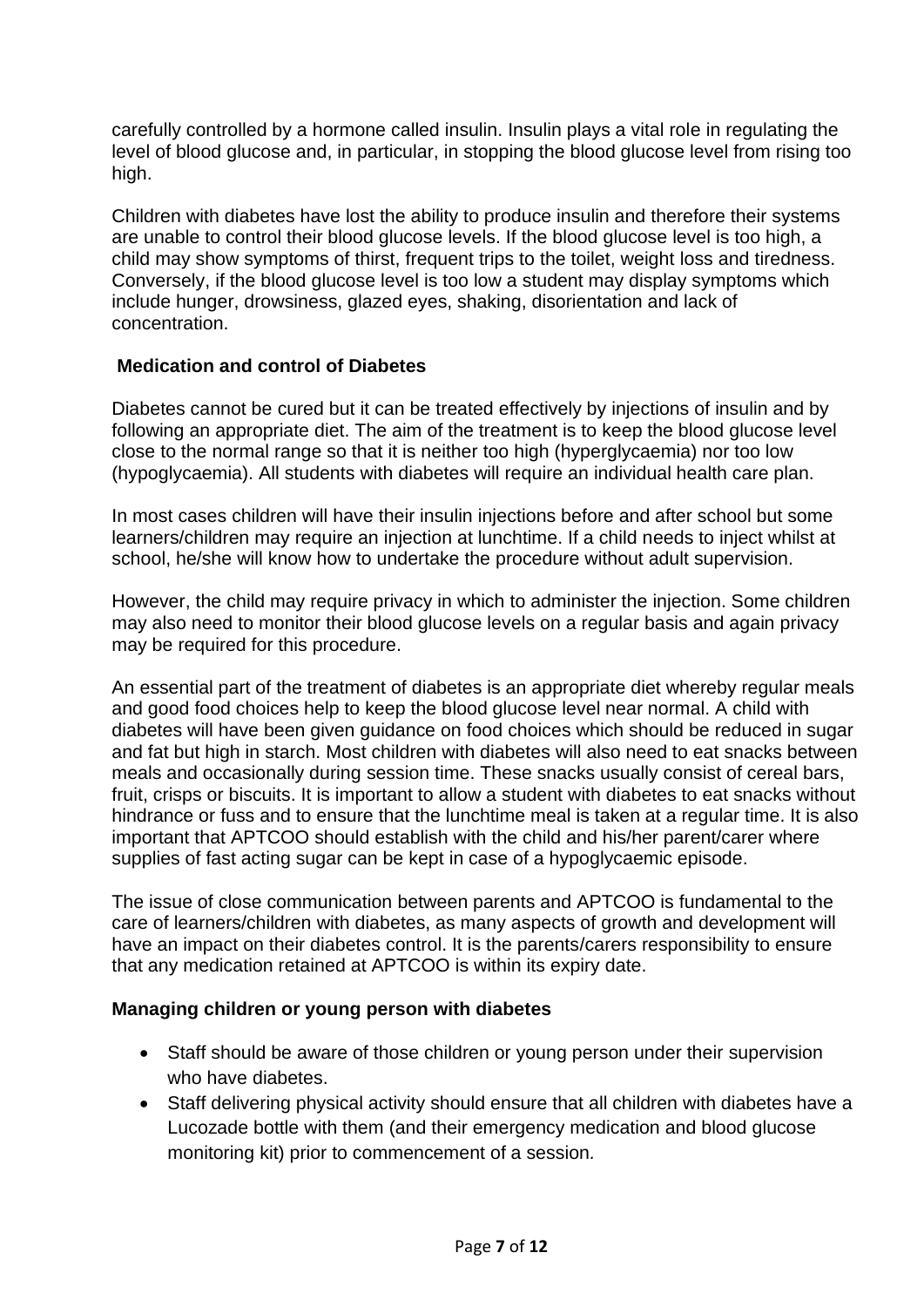- Staff should ensure that they have some knowledge of what to do if a student has a hypoglycaemic episode or a hyperglycaemic episode. Training specific to each individual child can be sourced via the professional healthcare teams supporting that child.
- Staff should ensure that all students going on away trips carry their medication with them.
- Staff members trained in the administration of medication must be identified.
- Staff must ensure the safe storage of medication.
- Staff supervising the trip must be aware of the children's condition and of any relevant emergency procedures.
- Encourage the student to eat or drink some extra sugary food before physical activity
- Have glucose tablets or a sugary drink readily available in case the student displays symptoms of hypoglycaemia.
- After the activity is concluded, encourage the children to eat some more food and take extra fluid - these additional snacks should not affect normal dietary intake.

# **What do in an emergency if a child has a hypoglycaemic (low blood sugar) episode**

#### **Common causes:**

- A missed or delayed meal or snack
- Extra exercise
- Too much insulin during unstable periods
- The student is unwell
- The student has experienced an episode of vomiting.

# **Common symptoms:**

- Hunger
- Drowsiness
- Glazed eyes
- Shaking
- Disorientation
- Lack of concentration

Get someone to stay with the child - call for nursing staff/ambulance (if they are hypo, do not send them out of session on their own, their blood sugar may drop further, and they may collapse.

Give fast acting sugar immediately (the student should have this), e.g., Lucozade, fresh orange juice, sugary drink, e.g. Coke, Fanta, Glucose tablets, honey, or jam Recovery usually takes ten to fifteen minutes. Upon recovery give the child some starchy food, e.g., a couple of biscuits or a sandwich.

Inform the child's parents of the hypoglycaemic episode. In some instance it may be appropriate for the child or young person to be taken home from school.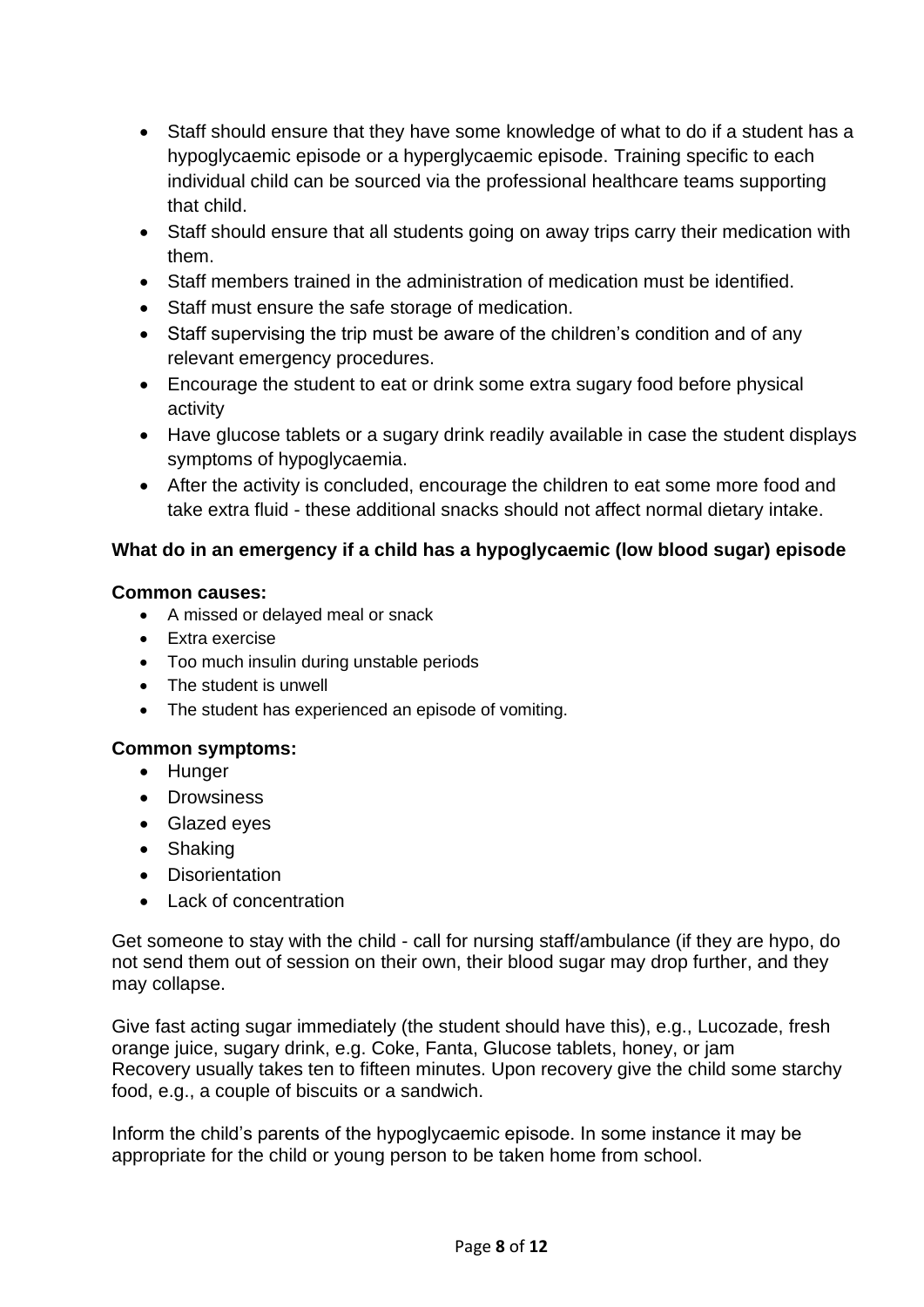In the unlikely event of a child or young person losing consciousness, call an ambulance dialing 999

# **A hyperglycaemic episode (high blood sugar)**

Hyperglycaemic episodes occur when the blood glucose level is too high. The following symptoms may be displayed:

- Excessive thirst.
- Passing urine frequently
- A change of behaviour
- Vomiting
- Abdominal pain

# **Care of child or young person in a hyperglycaemic episode**

- Do not restrict fluid intake or access to the toilet
- Cleaning up body fluids from floor surfaces
- Avoid direct contact with body fluids, as they all have the potential to spread germs. Germs in vomit and faeces may become airborne, so it is very important to clean up body fluids quickly.
- Put on gloves and a disposable apron. Disposable latex or vinyl gloves are the best choice. However, reusable rubber gloves are acceptable as long as they are cleaned and sanitized after each use.
- Sprinkle 'sanitaire' absorbing powder liberally on all visible material. Allow approximately 90 seconds for the powder to absorb all visible material. Be careful not to agitate the material, so that germ particles do not become airborne.
- Remove all visible material from the most soiled areas, using paper towel or single use disposable red cloths.
- Put all used paper towel and cloths into a yellow bag for incineration.
- The remaining visible material should then be vacuumed using a designated vacuum cleaner. The vacuum cleaner bag **must** be changed after use.
- Non- carpeted areas: Sanitize the area using 1:10 bleach solution (instructions follow). Because of the level of contamination, the bleach solution is much stronger than the 1:1000 solution used for regular sanitizing. The bleach must contact the affected area for a minimum of 10 minutes. A red mop and bucket are designated for this use.
- Carpeted areas: The area should be cleaned with detergent 1:10 solution, rather than bleach solution and should contact the affected area for at least ten minutes.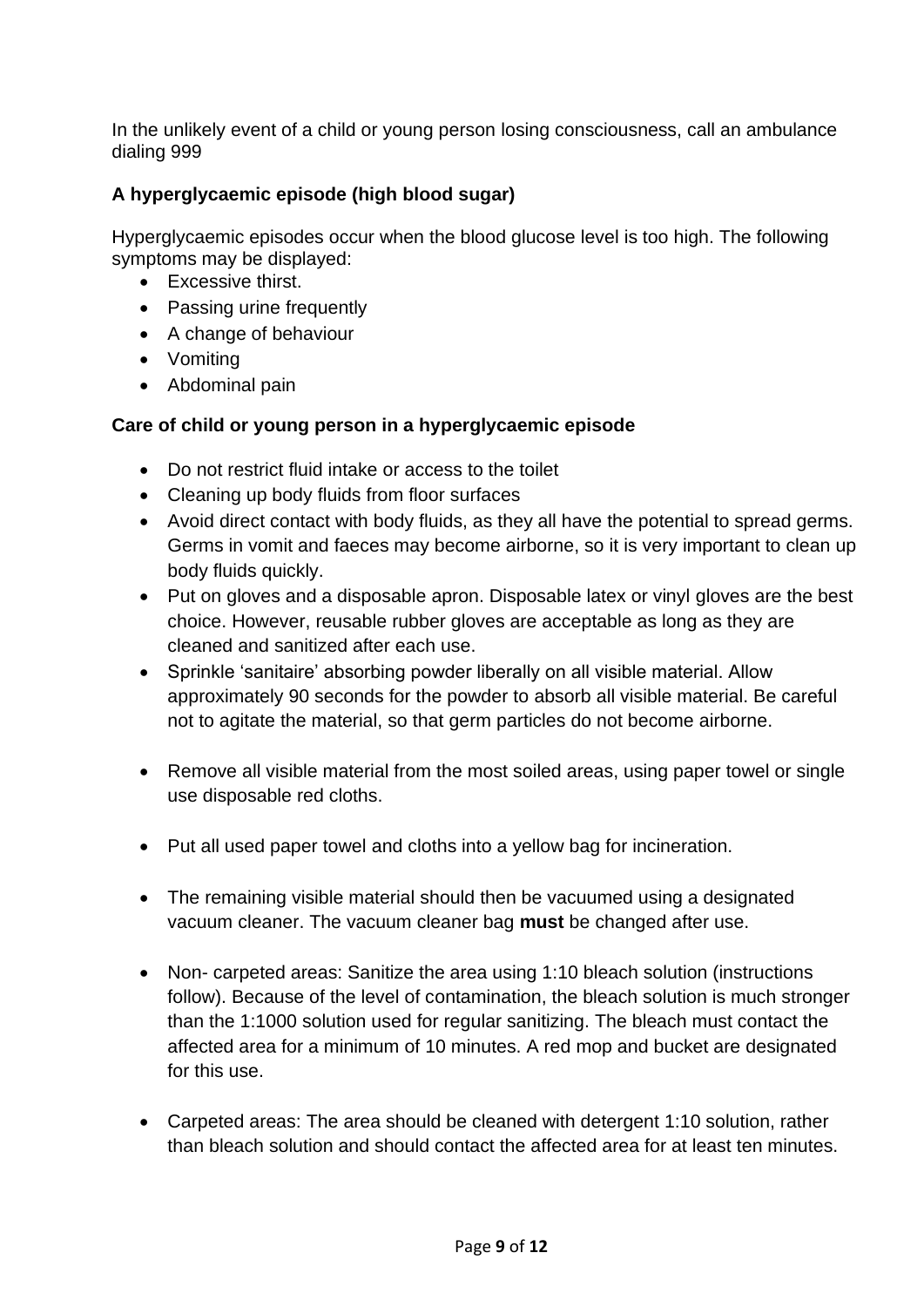The area should then be shampooed or steam cleaned within 24 hours.

- Wash the non-disposable cleaning equipment (mops, buckets) thoroughly with soap and water, then rinse with a bleach solution.
- Discard gloves, disposable apron into yellow bag for incineration. Finally wash your hands thoroughly using soap and water.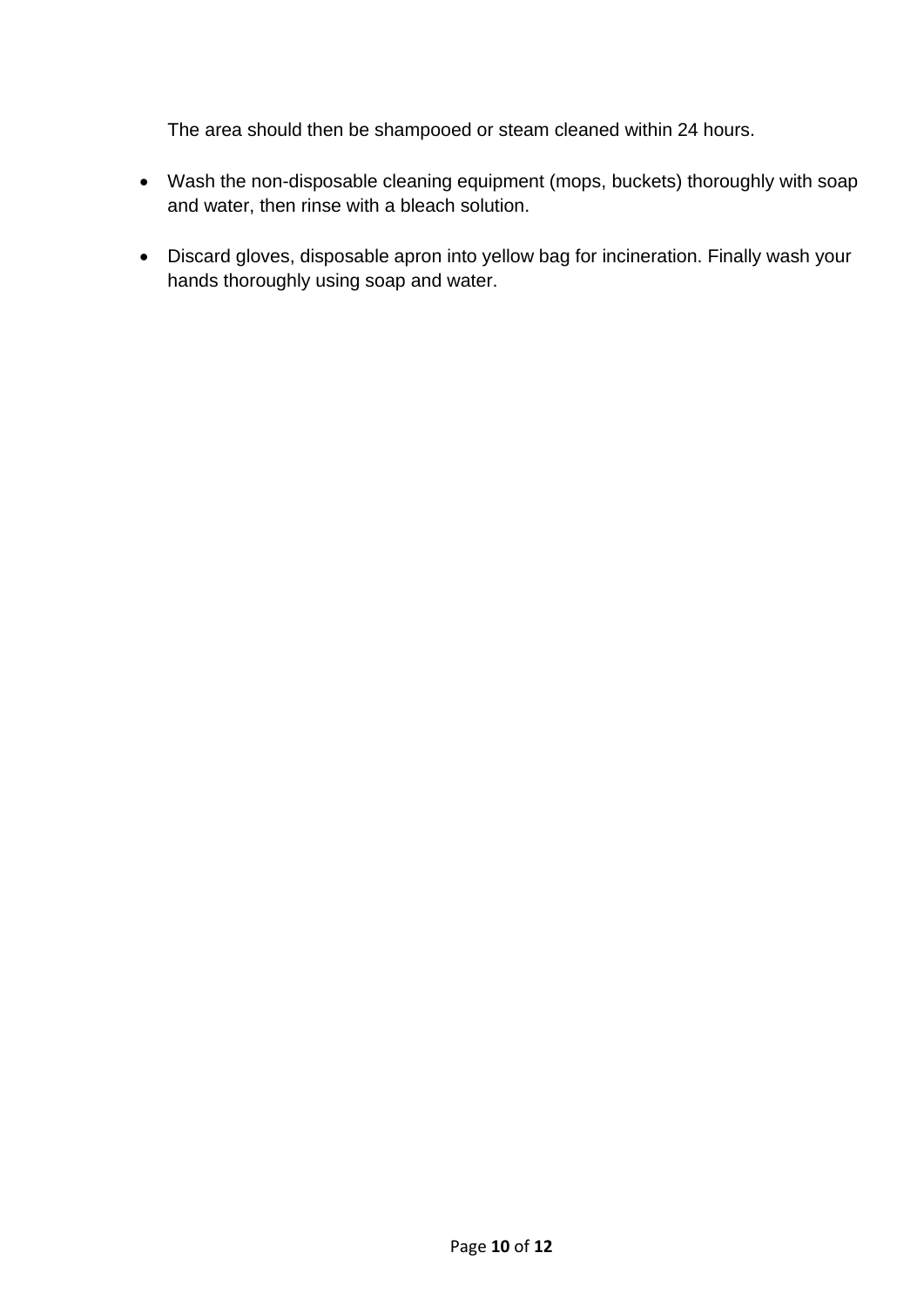# **A PLACE TO CALL OUR OWN**

# **Appendix 1**

# **Policy/Procedure for:** First Aid

# **RECORD OF CHANGES**

| <b>DATE</b> | <b>AUTHOR</b> | <b>PROCEDURE</b> | <b>DETAILS OF CHANGE</b> |
|-------------|---------------|------------------|--------------------------|
|             |               |                  |                          |
|             |               |                  |                          |
|             |               |                  |                          |
|             |               |                  |                          |
|             |               |                  |                          |
|             |               |                  |                          |
|             |               |                  |                          |
|             |               |                  |                          |
|             |               |                  |                          |
|             |               |                  |                          |